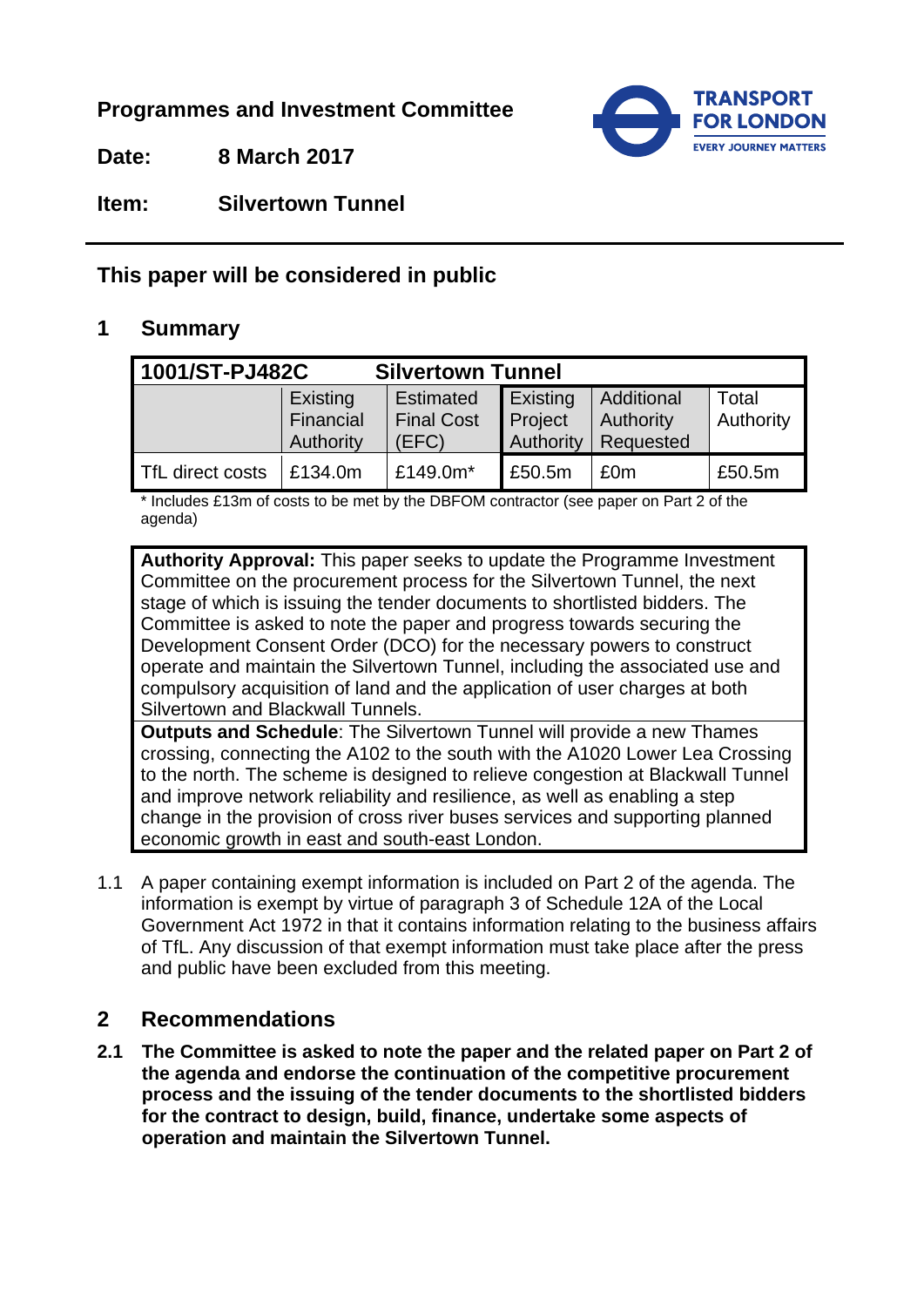### **3 Background**

- 3.1 The Silvertown Tunnel project has been developed to address the significant issues of traffic congestion and unreliability at the Blackwall Tunnel and the consequential effects these have on travel, the environment, the economy and growth across the wider east and south east London area. The main issues are:
	- (a) the Blackwall Tunnel is one of the most severely congested roads in London. In the peak periods, queues routinely stretch back up to two miles, adding around 20 minutes to journey times (it is estimated that some one million hours are wasted each year in queuing for the Blackwall Tunnel, equating to an equivalent cost of c.£10m of people's time);
	- (b) journey times for trips through the tunnel are more unpredictable than anywhere else on the Transport for London Road Network (TLRN), and despite ongoing efforts, each year there are around 1,000 closures (far more than on comparable tunnels, even accounting for its heavy usage). Many of these closures have significant ramifications for the performance of the wider road network across east and south east London;
	- (c) in the event of prolonged closures, rerouted drivers are forced to distant crossing points, which are themselves lacking in capacity, often along unsuitable routes, causing widespread disruption;
	- (d) the current restricted height clearances in the northbound Blackwall Tunnel and the unreliable journey times mean that only one, single decker, bus service, the 108, is available for cross river bus connections between east and south east London; and
	- (e) the area surrounding the Blackwall Tunnel is subject to enormous change with major employment and population growth taking place across the Isle of Dogs, Royal Docks, Greenwich Peninsula and Lea Valley. At present the Blackwall Tunnel provides the only crossing of the river by road that serves these development areas. With the scale of growth taking place, there will be increasing pressure placed on the Blackwall Tunnel, which will exacerbate the issues identified above.
- 3.2 Due to the significance of London as an economic driver nationally, this decrease in the efficiency of London's transport system can reasonably be expected to have a consequential detrimental impact nationally.
- 3.3 The Silvertown Tunnel project would:
	- (a) significantly contribute to eliminating congestion at the Blackwall Tunnel;
	- (b) significantly reduce the number of unplanned closures at Blackwall, in particular closures caused by vehicles which are too tall for the tunnel;
	- (c) ensure the cross river road network is more resilient to incidents at Blackwall by providing a nearby alternative route;
	- (d) enable the provision of new cross river bus links, transforming bus services and significantly increasing the proportion of cross river trips made by public transport (details of the indicative future bus network are provided in Appendix 1);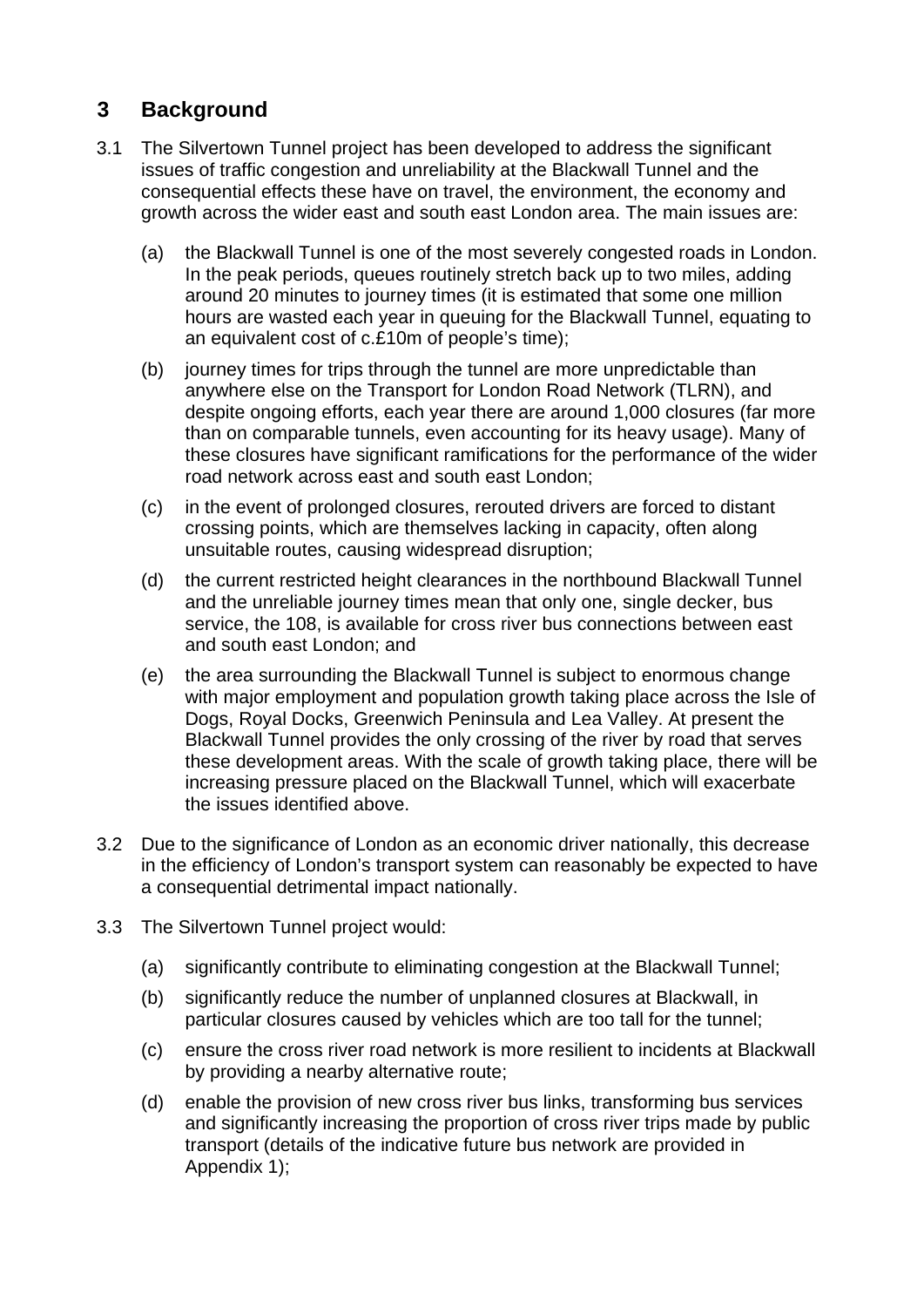- (e) reduce the environmental impact of current traffic congestion on some of London's most polluted roads; and
- (f) support population and economic growth by enabling more reliable journeys, improving access to new markets and keeping traffic moving in east and south east London.
- 3.4 The scheme would consist of a twin bore road tunnel providing a new connection between the Greenwich Peninsula and the Lower Lea Crossing in the Royal Docks area. There would be two traffic lanes in each direction with one lane reserved for buses, coaches and HGVs (vehicles of height up to 5 metres). New junctions will be built to link the tunnels into the existing road network, and new portal buildings to house the equipment necessary to operate the tunnels. A plan showing the location of the scheme and visuals are provided as Appendix 2.
- 3.5 To ensure that traffic levels are managed and that the benefits of the scheme are locked-in for the longer term, a user charge is necessary at both Silvertown and Blackwall tunnels. The user charge will also help pay for the new tunnel. The Mayor's Transport Strategy (MTS) sets out the commitment to a new road crossing at Silvertown (MTS 39) and the circumstances in which the Mayor may consider introducing road user charging. Charges to support specific infrastructure improvements, such as river crossings, are specifically referenced (MTS 130). Chapter 6 of the London Plan sets out the need for river crossings in east London including "a new road-based tunnel crossing between the Greenwich Peninsula and Silvertown" (section 6.20).
- 3.6 The then Secretary of State for Transport designated the scheme a Nationally Significant Infrastructure Project in 2012. This means that TfL must apply for powers to build the scheme through a DCO application.
- 3.7 The DCO process is used to provide the necessary consent for projects which have been classified as nationally significant. This means that separate applications for a range of other consents, such as planning permission and listed building consent, will not be required. The DCO will also include provisions authorising the compulsory acquisition of land or of interests in or rights over land and the introduction of user charging at the Silvertown Tunnel and Blackwall Tunnel.
- 3.8 In May 2016, the Mayor initiated a review of the Silvertown Tunnel and other proposed east London river crossings. The review involved consideration of a range of evidence relating to:
	- (a) availability of crossings in east London;
	- (b) current performance of crossings in east London;
	- (c) current and future demand for crossings in east London;
	- (d) public transport operations and opportunities;
	- (e) specific views expressed by stakeholders through previous consultations, engagement events, meetings and surveys with businesses. This included view expressed by London boroughs on the current state of the cross-river transport network, as well as calls for new crossings in specific locations;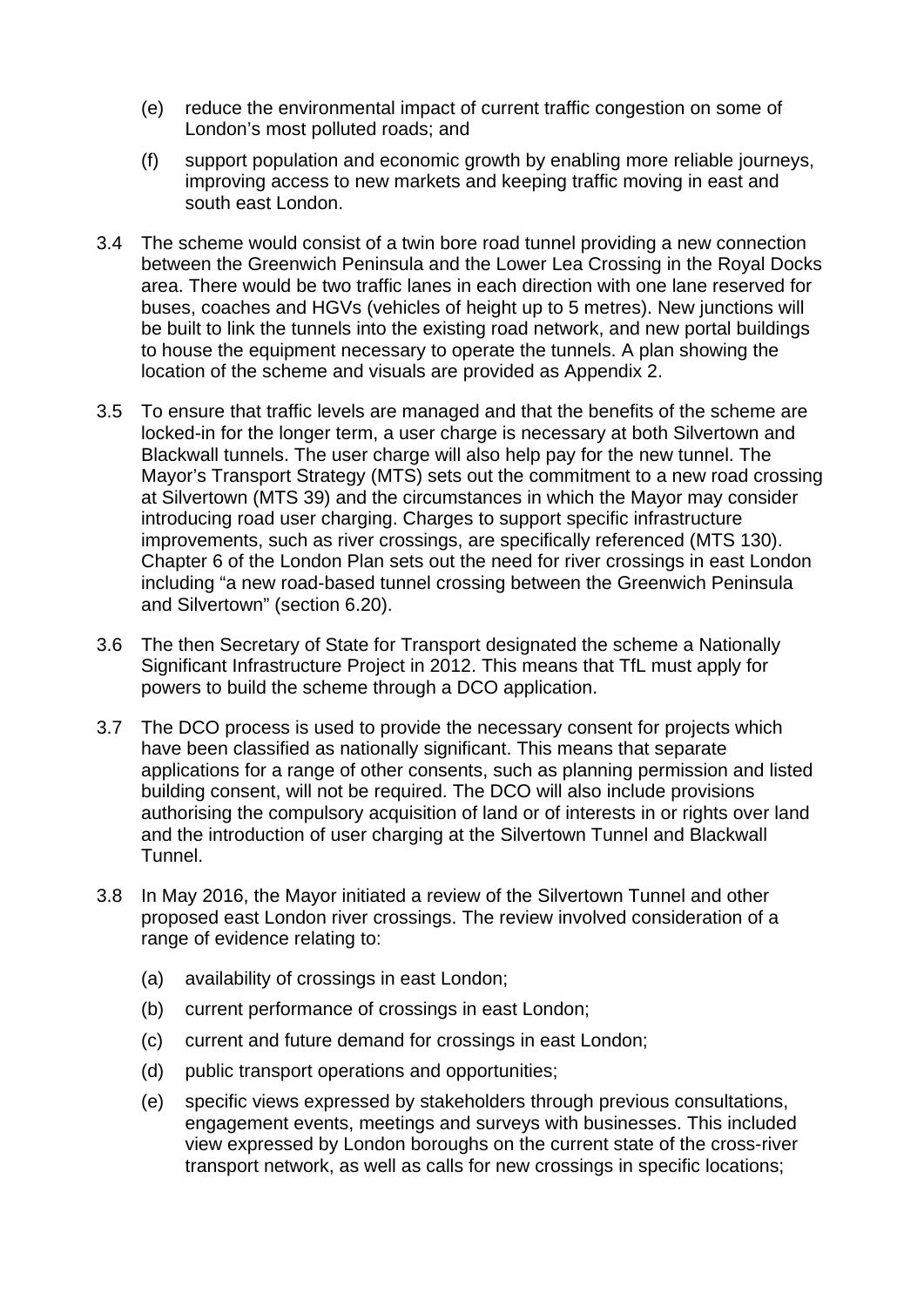- (f) air quality including consideration of current air quality levels, future forecasts and the forecast impact of different schemes;
- (g) supporting the economy, new jobs and homes;
- (h) public realm, walking and cycling, including consideration of how to improve connections across the river, as well as to key destinations either side, such as employment areas and public transport interchanges;
- (i) benefits and disbenefits of different crossing options; and
- (j) costs, affordability and deliverability.
- 3.9 The outcome of the Mayoral Review was announced on 4 October 2016, confirming support for the Silvertown Tunnel, with enhancements to make it greener and more public transport focused. The review also confirmed support for a new pedestrian/cycle crossing between Rotherhithe and Canary Wharf, a DLR crossing at Gallions Reach and assessment of a Barking Riverside-Abbey Wood London Overground extension and assessment of a North Greenwich–Isle of Dogs ferry.

#### **4 The Development Consent Order (DCO) Application**

- 4.1 The Silvertown Tunnel DCO application will be determined by the Secretary of State for Transport. The decision will follow the six month examination, which commenced on 11 October 2016. The examination is led by a panel of examiners, known as the Examining Authority, that are appointed by the Planning Inspectorate. The Planning Act 2008 prescribes that, in deciding the application, the Secretary of State must have regard to the National Networks National Policy Statement (NNNPS), the Local Impact Reports prepared by the boroughs and Greater London Authority (GLA), and any other matters that are important and relevant.
- 4.2 The NNNPS acknowledges that there is a critical need to improve the national networks to address road congestion, to facilitate safe and reliable journeys, and to provide a transport network that is capable of stimulating and supporting economic growth. It also acknowledges that there is an equally important need to ensure improvements have minimal impact on the environment, are well designed and improve safety.
- 4.3 Unlike other consents processes, the DCO timetable is fixed and cannot be delayed. The key dates for the decision are as follows:
	- (a) 11 October 2016 to 11 April 2017: Examination into the Silvertown Tunnel DCO application;
	- (b) by 11 July 2017: Examining Authority submits it's recommendation to the Secretary of State for Transport (note: the Examining Authority's recommendation is not shared with TfL or other parties); and
	- (c) by 11 October 2017: Secretary of State for Transport publically confirms if the Silvertown DCO is granted.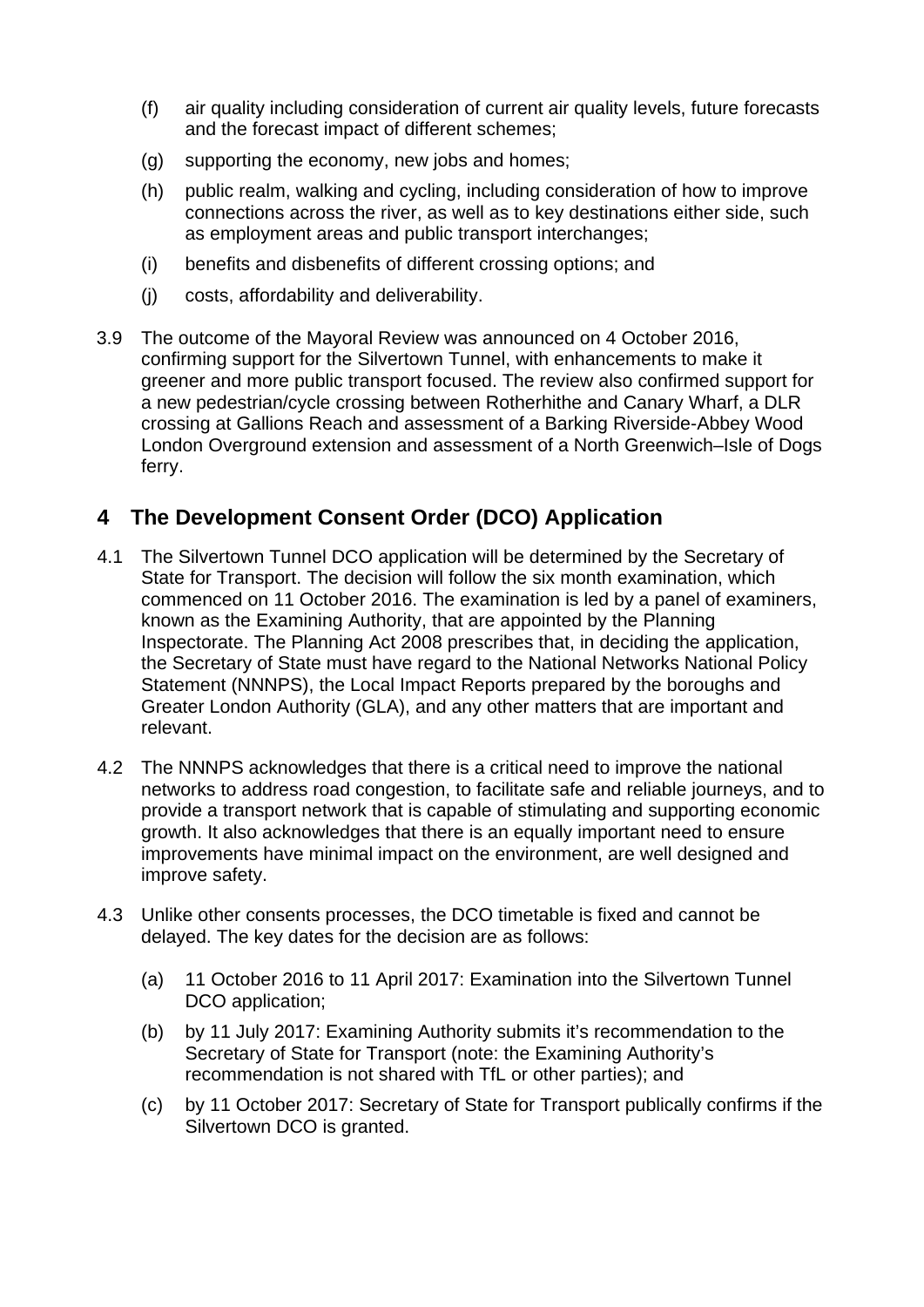### **5 Stakeholder Engagement**

- 5.1 Three non-statutory and one statutory consultations on the scheme have been held, the most recent of which took place between October and December 2015. TfL has sought to address the issues that have arisen from the consultations in the development of the scheme and in the DCO application that was submitted for the project in April 2016.
- 5.2 Since the DCO application was made, TfL has developed a Statement of Common Ground with all key stakeholders (such as the London Boroughs, Environment Agency, Port of London Authority, Highways Agency, Marine Maritime Organisation, Greater London Authority, Historic England, Public Health England, Heath & Safety Executive, land owners and developers). The purpose of these documents is to keep a live record of the matters of interest to stakeholders concerning the scheme and how TfL is addressing these issues.

## **6 User Charging**

- 6.1 User charging is an integral component of the Silvertown scheme, needed to manage traffic demand, lock-in the benefits of the project in the longer term and fund the cost. The charge is essential in order to meet the Government policy test for new roads by ensuring that overall traffic demand is managed to levels that ensure no significant adverse effects on air quality and other environmental factors.
- 6.2 The level of the user charge would be set by the Mayor much closer to scheme opening (which is forecast for June 2023). However, to enable stakeholders to form a view on the scheme, and to inform the assessment of traffic and environmental effects, as well as the scheme's business case, a set of user charges have been developed, known as the 'Assessed Case' charges.
- 6.3 If the user charges are set too high, it will lead to a significant displacement of trips onto other river crossings, pushing additional traffic onto local roads and undermining the case for the scheme. If the charges are set too low, it will generate too much additional traffic leading to congested conditions that would undermine the reliability and resilience benefits. The objective therefore has been to develop charges that meet the Government's policy tests, as well as helping to meet the cost of delivering the project.
- 6.4 It is proposed that user charges will be applied at Silvertown and Blackwall Tunnels seven days per week, but every night there would be a free period between 10pm and 6am, which mirrors the arrangements at the Dartford Crossing. This would provide an opportunity for freight vehicles to travel at night – something that would offer wider benefits in terms of congestion relief. Charges would be higher in the peak period and by peak direction to address the times when congestion is most severe. Off peak prices and counter peak flows would be less. As with Congestion Charging, users would be encouraged to have an account to access lower charges and non-account holders would pay higher charges.
- 6.5 Certain exemptions and discounts would be applied for users of the tunnel and set closer to the time of opening. For example, emergency services and local TfL bus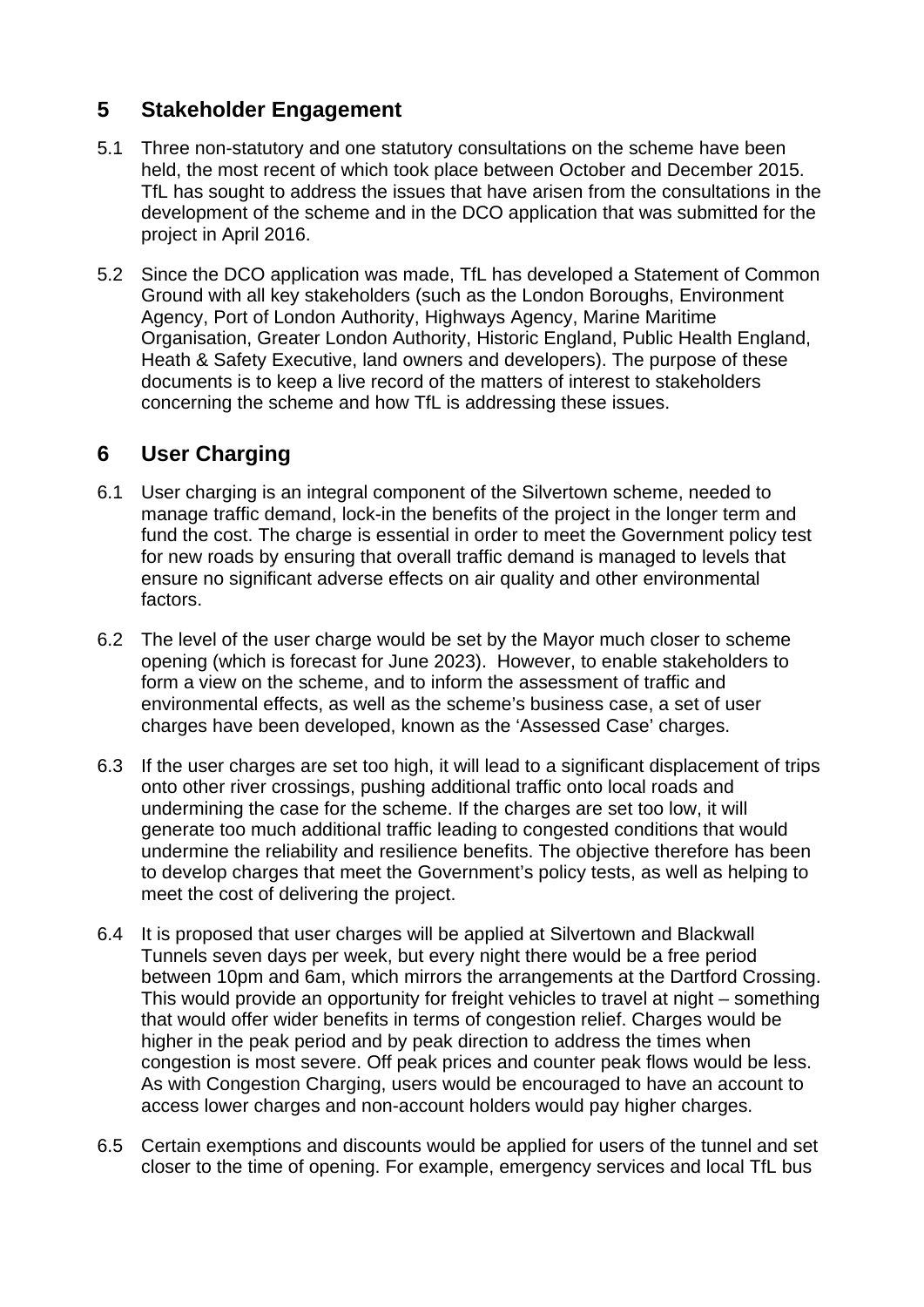services would be exempt and an appropriate discount strategy would be set to encourage a greater take up of low emission vehicles.

6.6 The table below sets out the charge levels applied in the 'Assessed Case'. Information is also provided on how these compare to the charges at Dartford. Although not fixed, these represent TfL's best estimate at the current time of the charges that are necessary to meet the tests set out in the Government's NNNPS in respect of traffic, environmental and economic objectives, against which the DCO submission is being assessed.

|                                 | Blackwall and Silvertown Charges per single<br>crossing |                                                                                           |                                                                                  |                                                                            |
|---------------------------------|---------------------------------------------------------|-------------------------------------------------------------------------------------------|----------------------------------------------------------------------------------|----------------------------------------------------------------------------|
| Vehicle type                    | Every day<br>$10pm - 6am$                               | <b>Weekday Peak</b><br>prices $(E)$<br>Northbound: 6am-<br>10am<br>Southbound:<br>4pm-7pm | All other times on<br>weekdays and<br>weekends<br>between 6am and<br>10pm<br>(£) | Dartford charge<br>(per trip for<br>account holders)<br>6am to 10pm<br>(£) |
| Cars and<br>small vans          | No charge                                               | 3.00                                                                                      | 1.00                                                                             | 1.67                                                                       |
| Large vans<br>land<br>minibuses | No charge                                               | 5.00                                                                                      | 1.65                                                                             | 2.63                                                                       |
| <b>HGVs</b>                     | No charge                                               | 7.50                                                                                      | 4.00                                                                             | 5.19                                                                       |

All figures are in 2015 prices.

6.7 As part of the sensitivity analysis for the DCO submission TfL has assessed the impacts of higher or lower growth in population, jobs and car ownership and the consequential changes that would be required to the user charges to ensure the scheme still meets its traffic, environmental and economic objectives. The sensitivity analysis demonstrates that the user charges are able to effectively respond to potential changes in circumstances.

#### **7 Business Case**

- 7.1 An outline business case for the scheme has been produced in accordance with the Department of Transport's (DfT's) Business Case Guidance, as required for nationally significant infrastructure projects. The DfT Guidance stipulates a five case model to developing a transport business case which considers whether the scheme:
	- (a) is supported by a robust case for change that fits with the wider public policy objectives – the 'strategic case';
	- (b) demonstrates value for money the 'economic case';
	- (c) is commercially viable the 'commercial case';
	- (d) is financially affordable the 'financial case'; and
	- (e) is achievable the 'management case'.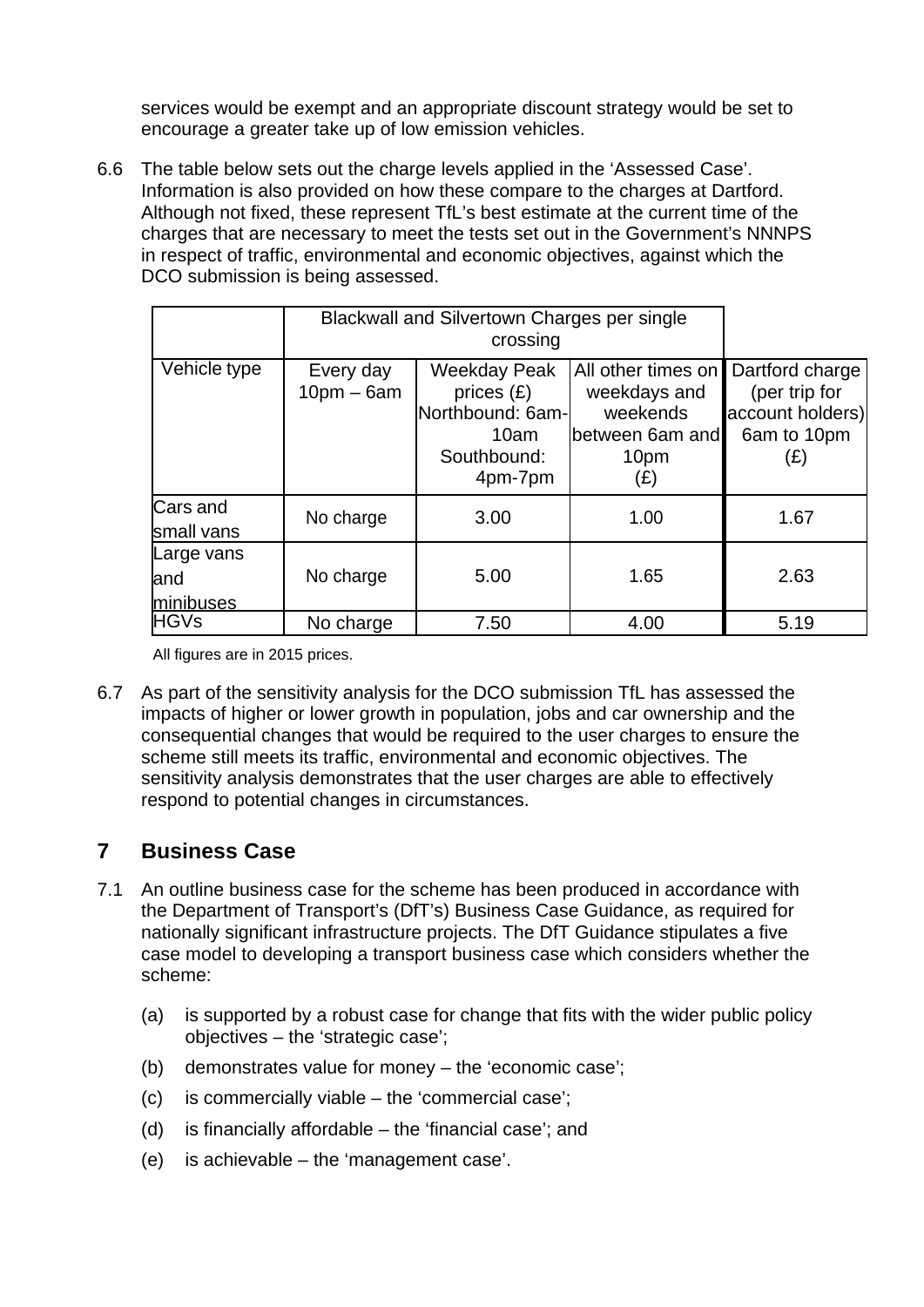7.2 The business case shows that the project represents the best solution for addressing the current problems at Blackwall and the adverse effects these have on the economy and local environment. The project also helps support new cross river bus travel and future sustainable growth. The case for the scheme is summarised in the table below.

| <b>DfT Business Case</b><br><b>Requirement</b> | <b>Summary of Silvertown Tunnel Outline Business</b><br>Case (OBC)                                                                                                                                                                                                                                                                                                                                       |
|------------------------------------------------|----------------------------------------------------------------------------------------------------------------------------------------------------------------------------------------------------------------------------------------------------------------------------------------------------------------------------------------------------------------------------------------------------------|
| The strategic case                             | There is a clear and robust case for a new tunnel at<br>Silvertown to address the current traffic congestion and<br>unreliability and to cater for the needs of future<br>economic growth. The 'strategic case' is closely aligned<br>with national, London-wide and local policy objectives,<br>with a particular reference to the London Plan and<br>Mayor's Transport Strategy.                       |
| The economic case                              | The scheme has a Net Present Value (NPV) of £967m<br>to £1,225m (the latter when reliability benefits are<br>included). These values increase significantly if London<br>values of time are used in the appraisal with the net<br>user benefits rising by some £600m to £700m (the latter<br>for the adjusted estimates). This represents a very good<br>economic outcome and very high value for money. |
| The commercial case                            | The scheme is commercially viable. The Outline<br>Business Case sets out the procurement and<br>commercial structure, the proposed allocation of risk<br>and payment mechanisms for the project.                                                                                                                                                                                                         |
| The financial case                             | The scheme is financially affordable. The majority of the<br>project would be delivered through a Design, Build,<br>Finance, Operate and Maintain (DBFOM), with the<br>finance repaid during the operating period of the<br>DBFOM concession and the user charging income<br>offsetting the majority of these costs.                                                                                     |
| The management<br>case                         | The project can be efficiently delivered, with clear<br>governance, process and project controls in place for<br>the next stages of development of the scheme.                                                                                                                                                                                                                                           |

#### **8 Procurement**

8.1 The Silvertown Tunnel will be procured through a Design, Build, Finance, Operate and Maintain (DBFOM) contract. This means the DBFOM Project Company (Project Co) will be responsible for raising the finance and designing, building and maintaining the Silvertown Tunnel including the associated equipment for a 30 year period (c.five years for design and construction and c.25 years for maintenance). TfL will be responsible for delivering and operating the user charging, which will also apply at the Blackwall Tunnel. TfL will therefore retain the demand risk in respect of user charging income, whilst the majority of the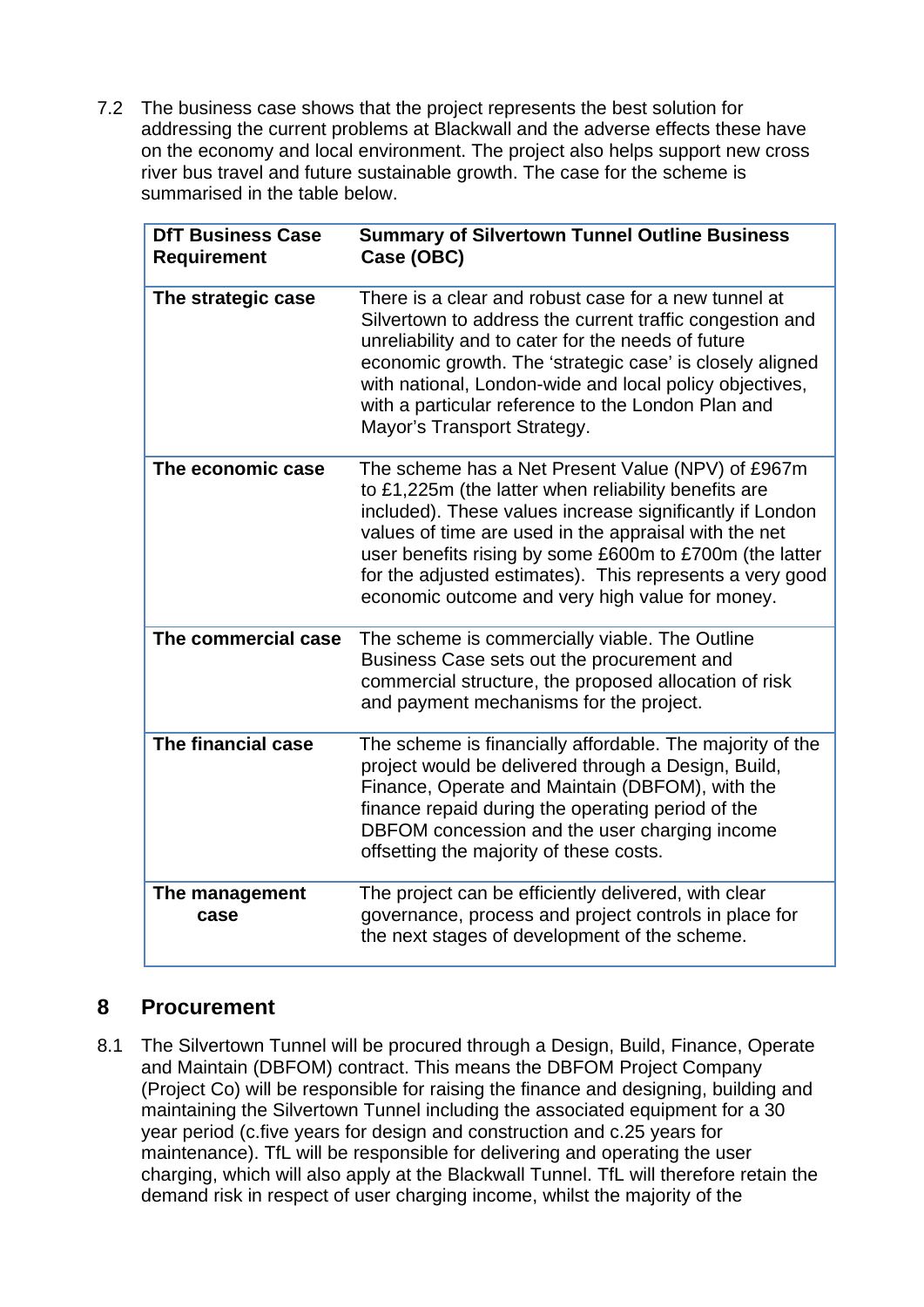construction, maintenance and availability risks for the Silvertown Tunnel will be passed to the Project Co. This will reduce the risk to TfL of tunnelling activity, which is of particular relevance for this project. The Silvertown scheme requires the construction of very large (12.5m diameter) twin bore tunnels close to the river bed in challenging ground conditions. The site also has significant issues, including contaminated land due to previous industrial uses and unknown ordnance that could include unexploded bombs.

- 8.2 A further benefit of a DBFOM contract is that the Project Co only gets paid when the tunnel is open, thereby ensuring there is a very strong incentive for the Project Co to deliver to time (or early) and budget. The payment mechanism developed by TfL also contains strong incentives to maximise asset availability when it matters most, which not only reduces inconvenience for users but also minimises the impact of lost revenue on TfL and ensures the Project Co adopts a whole life approach.
- 8.3 For the above reasons TfL considers the use of a DBFOM contract is the most appropriate delivery method for the Silvertown Tunnel. This also ensures that the scheme can be categorised as 'off balance sheet' and as a consequence it is not competing for funding against other TfL Business Plan priorities.
- 8.4 A 'PF2' type contract is being used in line with the HM Treasury's guidance 'A new approach to public private partnerships' as published in December 2012. This form of contract is now generally accepted by contractors, financiers and the equity markets for use as the base contract in the majority of DBFOM projects. TfL has also undertaken market engagement that has confirmed the approach to structuring the contract and scope of the works is endorsed by a large number of bidders.
- 8.5 The procurement process is being run in parallel with the DCO, so as to ensure TfL is ready to award the contract to a successful bidder once the Secretary of State's decision on the DCO application is confirmed. This will help ensure the benefits of the Silvertown Tunnel are realised as early as practical, as well as minimising cost increases due to inflation and enabling the land required for construction of the tunnel to be released without delay once the works are complete.
- 8.6 A Prior Information Notice (PIN) advising of the proposed procurement was issued in March 2016 to ensure market awareness of the upcoming requirements. An Industry Day with prospective bidding consortia was held in May 2016. TfL then paused the procurement process whilst the Mayoral Review was underway (see paragraphs 3.8 and 3.9) and then issued the Official Journal of the European Union (OJEU) notice and Pre-Qualification Questionnaire (PQQ) on 4 October 2016. Submissions from seven bidding consortia were received by the deadline of 12 December 2016. Submissions are being assessed in terms of:
	- (a) General experience;
	- (b) Design;
	- (c) Construction;
	- (d) Capability;
	- (e) Operations and maintenance;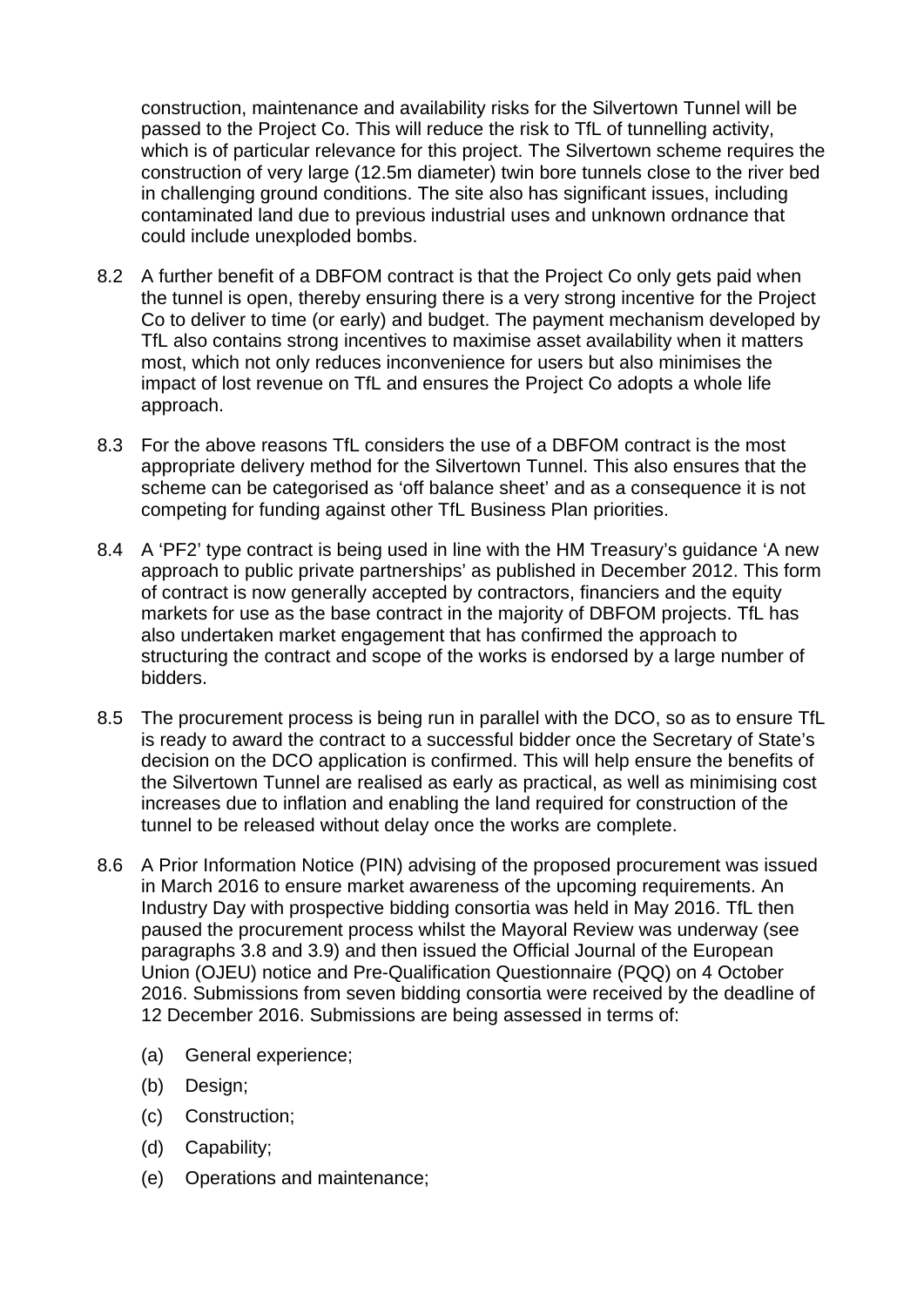- (f) Health & safety;
- (g) Quality management;
- (h) Environmental management;
- (i) Equality and supplier diversity; and
- (j) Finance and other matters.
- 8.7 Three bidding consortia that best meet the PQQ requirements based on their prior experience and capability will be shortlisted to proceed to the next stage of the procurement process. The evaluation of the submissions is nearing completion and it is proposed the outcome of the PQQ assessment process be ratified by the Silvertown Project Board on 9 March 2017, whose membership includes the Director of Surface Finance, Director of Surface Projects & Programmes and the Director of Asset Management. The three shortlisted bidding consortia will then be announced shortly after, with letters sent to each of the bidding consortia to confirm the outcome of the process.
- 8.8 The next stage in the competitive procurement process is the issuing of the tender documents. Towards the end of the competitive process in summer 2018, a report will be submitted to the Committee for the appointment of a preferred bidder.

### **9 Equality and Diversity**

9.1 A Health and Equalities Impact Assessment has been undertaken for the scheme, which was submitted as part of the DCO application. This includes an assessment of the impacts of the Scheme on health and equalities including air quality, noise, road safety, active travel, accessibility, access to jobs, social capital and other matters. In summary, the assessment concludes that there are no significant cumulative effects on health, well being and equalities arising during the scheme construction or operation and that where appropriate mitigation has been incorporated into the scheme. For example, TfL has committed that any new buses using the Silvertown Tunnel will be Euro VI or equivalent.

## **10 Key milestones**

10.1 The key milestones for the DCO decision, appointment of a contractor and the construction of the tunnel are set out in the table below.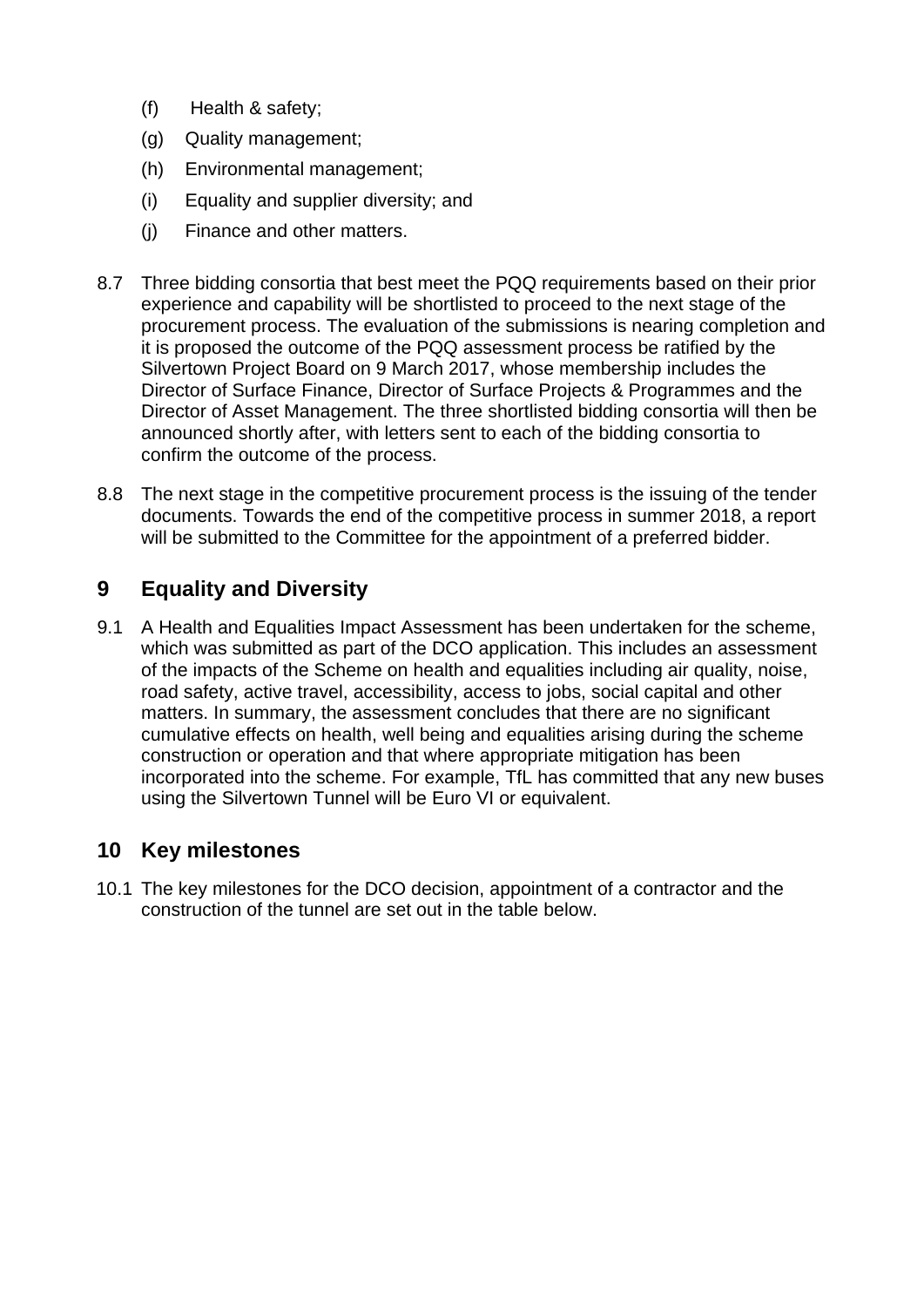| <b>Milestone</b>                                      | <b>Target Date</b>    |
|-------------------------------------------------------|-----------------------|
| DCO examination                                       | Oct 2016 - April 2017 |
| Pre-qualified bidding consortia announced             | Mar 2017              |
| Decision by Secretary of State and cooling-off period | Oct 2017 - Dec 2017   |
| Committee approval to appoint a preferred bidder      | <b>June 2018</b>      |
| <b>Financial close</b>                                | January 2019          |
| Works start on site                                   | April 2019            |
| Silvertown Tunnel opening                             | <b>June 2023</b>      |

### **11 Assurance**

- 11.1 The project has recently been the subject of an interim Integrated Assurance Review (IAR) by TfL Project Assurance and the Independent Investment Programme Advisory Group (IIPAG). The External Experts (EE) were GHD who concluded "there are no critical issues…and in the opinion of the EE, this reflects a project that continues to progress well, but with some recommendations to reduce risk to the project and to TfL." TfL Project Assurance recommend "approval to issue the ITN, subject to the completion of certain recommendations" and the IIPAG advised "The procurement process for this PFI/PPP appears to be well managed and IIPAG sees no reason why the ITN should not be proceed as planned subject to compliance with the internal Governance requirements and the recommendations resulting from this review." The recommendations arising from the IAR are all being addressed by TfL officers.
- 11.2 TfL also continues to make use of the independent peer review panel of industry experts appointed at TfL's request by the Institution of Civil Engineers, as well as other key groups such as the TfL Tunnel Design Safety Consultation Group. Benchmarking and good practice is also being adopted for the project based on lessons learned from Crossrail, Thames Tideway Tunnel, Northern Line Extension and Highway's England schemes that have progressed through the DCO process, notably the A14 and M4.

#### **List of appendices to this paper:**

Appendix 1: Silvertown Indicative Future Cross River Bus Network Appendix 2: Proposed Layout and Illustrative Plans for the Silvertown Tunnel

#### **List of background papers:**

Mayor's Transport Strategy Letter to Mayor of London from the Secretary of State confirming Silvertown Tunnel's status as a nationally significant infrastructure project Outline business case Procurement strategy

| <b>Contact Officer:</b> | Dana Skelley, Director of Asset Management, Surface Transport |
|-------------------------|---------------------------------------------------------------|
| Number:                 | 020 3054 4181                                                 |
| Email:                  | dana.skelley@tfl.gov.uk                                       |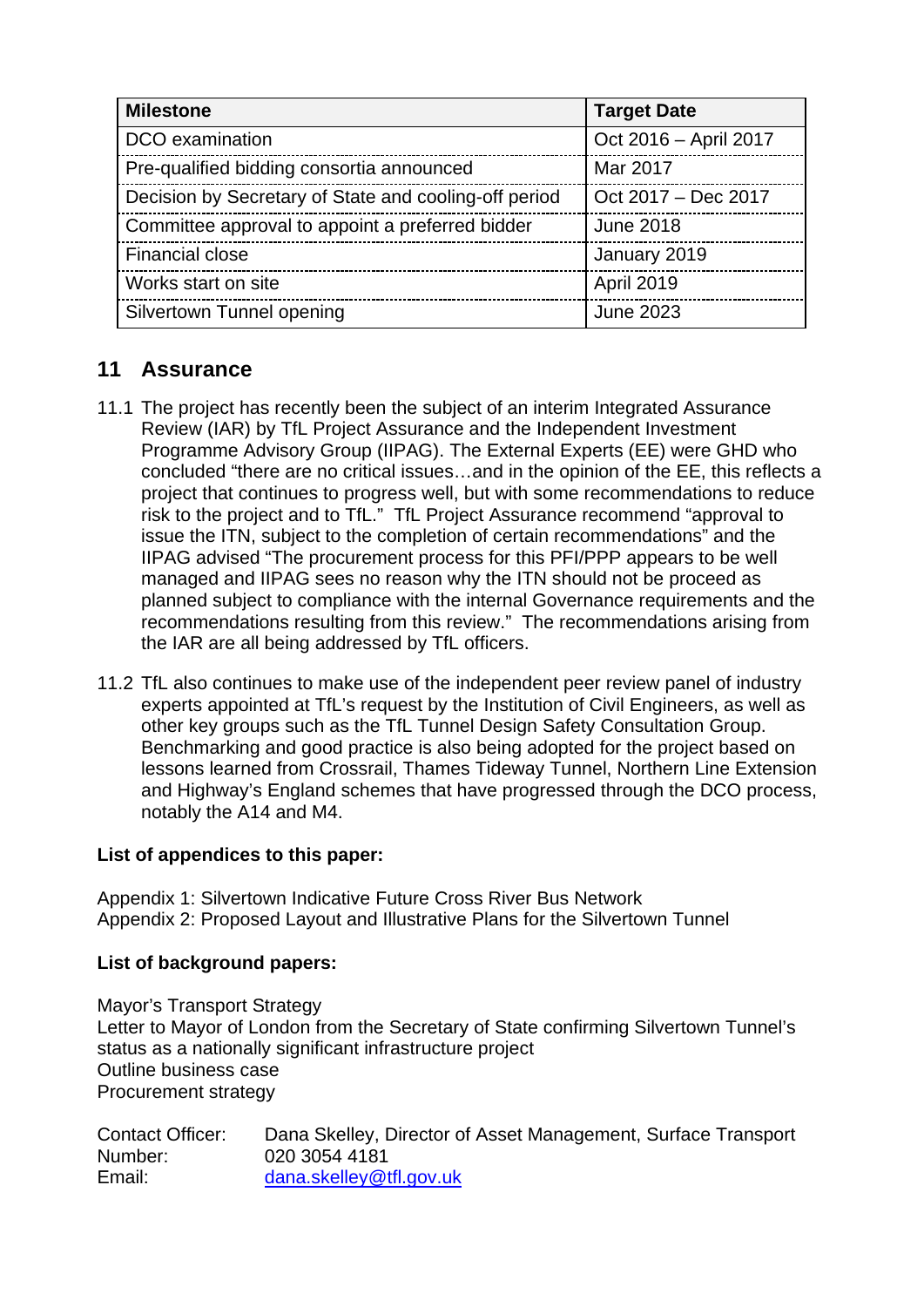



The step change in cross river bus services shown on the plan reflect those put forward by TfL as part of the Development Consent Order (DCO) application for the scheme. They effectively 'in fill' the gaps in rail provision in this part of the London res ulting in:

- Service frequency increase from the current 6 buses per hour via the Blackwall Tunnel to an assessed 37.5 buses per hour per direction
- A projected increase from 10% to 30% for proportion of trips made by public transport using Blackwall / Silvertown crossings
- Increased public transport accessibility for key development sites, such as the Royal Docks, Isle of Dogs and Greenwich Peninsula.